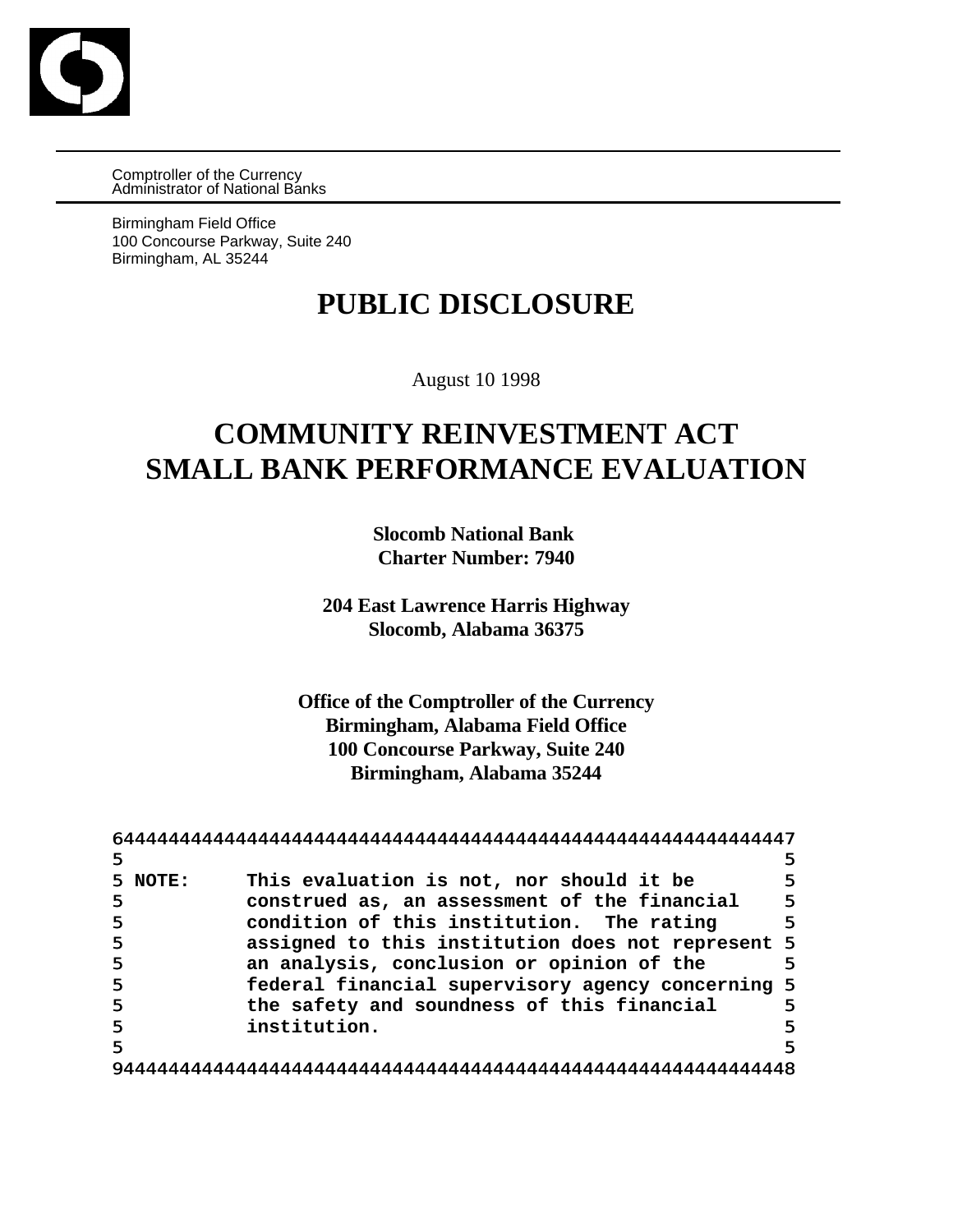#### **GENERAL INFORMATION**

*The Community Reinvestment Act (CRA) requires each federal financial supervisory agency to use its authority when examining financial institutions subject to its supervision, to assess the institution's record of meeting the credit needs of its entire community, including low- and moderate-income neighborhoods, consistent with safe and sound operation of the institution. Upon conclusion of such examination, the agency must prepare a written evaluation of the institution's record of meeting the credit needs of its community.* 

*This document is an evaluation of the Community Reinvestment Act (CRA) performance of Slocomb National Bank (SNB) prepared by Office of Comptroller of the Currency, the institution's supervisory agency, as of August 10, 1998. The agency rates the CRA performance of an institution consistent with the provisions set forth in Appendix A to 12 CFR Part 25.*

#### **INSTITUTION'S CRA RATING:** This institution is rated "Satisfactory".

The bank's performance under the Community Reinvestment Act meets the spirit and intent of the regulation. To determine the bank's performance, we utilized the June 30, 1998 Report of Condition, information furnished by the Dothan Area County Chamber of Commerce, and other internally generated reports provided by SNB management. We base this rating on the following conclusions:

- $\bullet$  The loan to deposit ratio is reasonable and comparable to that of the peer group average.
- $\blacklozenge$  A substantial majority of lending activity is within the bank's assessment area.
- The bank demonstrated a strong willingness and desire to lend to borrowers of different income levels, including low and moderate income families, and to businesses of different sizes.
- $\blacklozenge$  The distribution of loans among census tracts in the assessment area is reasonable.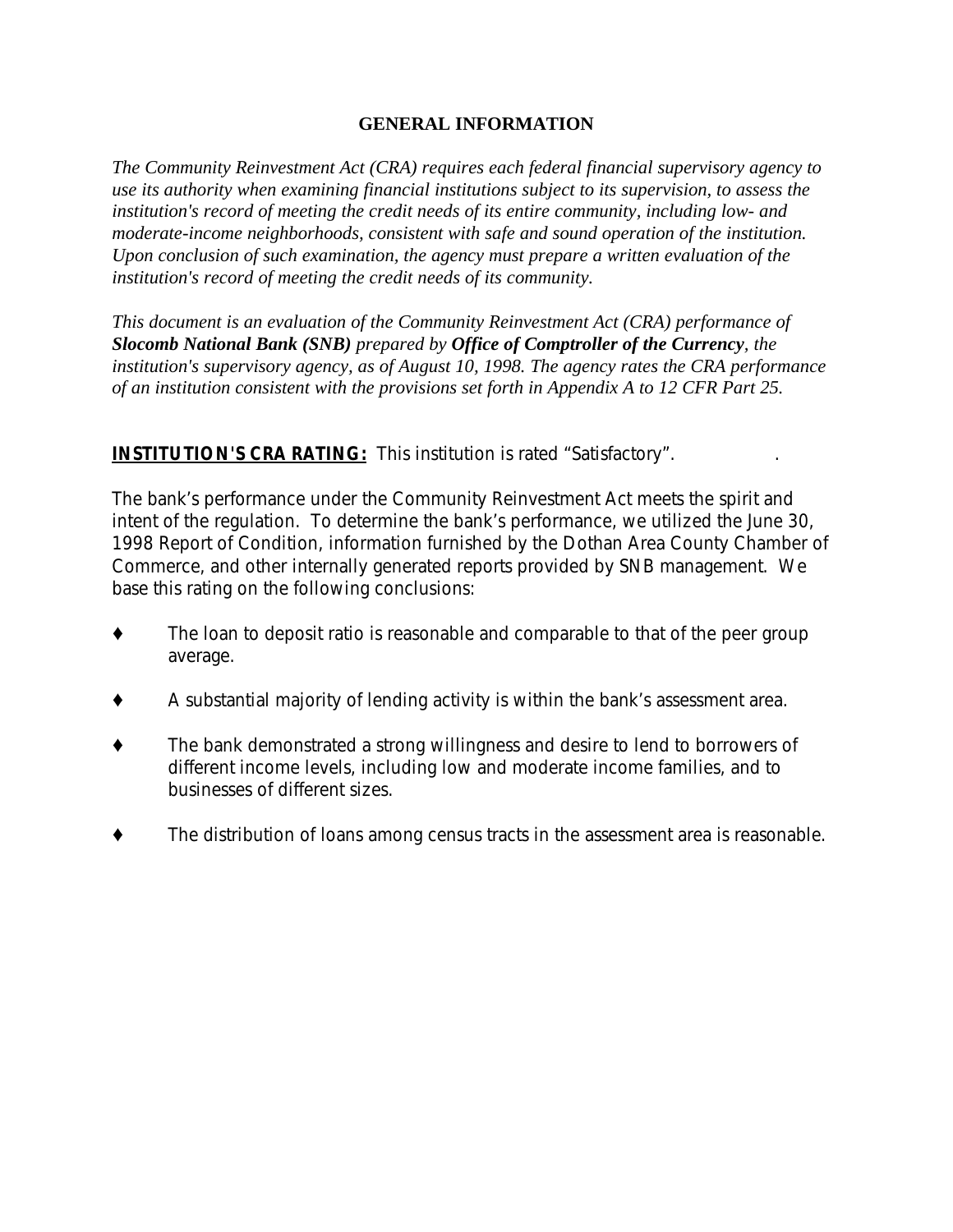*The following table indicates the performance level of Slocomb National Bank with respect to each of the five performance criteria.*

| <b>Small</b><br><b>Institution</b><br><b>Assessment</b><br><b>Criteria</b>                       | <b>Slocomb National Bank</b><br><b>Performance Levels</b>                |                                                                               |                                                                                    |  |  |
|--------------------------------------------------------------------------------------------------|--------------------------------------------------------------------------|-------------------------------------------------------------------------------|------------------------------------------------------------------------------------|--|--|
|                                                                                                  | <b>Exceeds</b><br><b>Standards</b><br>for<br>Satisfactory<br>Performance | <b>Meets</b><br><b>Standards</b><br>for<br><b>Satisfactory</b><br>Performance | <b>Does Not Meet</b><br><b>Standards for</b><br><b>Satisfactory</b><br>Performance |  |  |
| Loan-to-<br>deposit ratio                                                                        |                                                                          | X                                                                             |                                                                                    |  |  |
| Lending in<br>assessment<br>area                                                                 |                                                                          | X                                                                             |                                                                                    |  |  |
| Lending to<br>borrowers of<br>different<br>incomes and<br>to businesses<br>of different<br>sizes | X                                                                        |                                                                               |                                                                                    |  |  |
| Geographic<br>distribution<br>of loans                                                           |                                                                          | X                                                                             |                                                                                    |  |  |
| <b>Response to</b><br>complaints                                                                 | No complaints have been received since the prior<br>examination          |                                                                               |                                                                                    |  |  |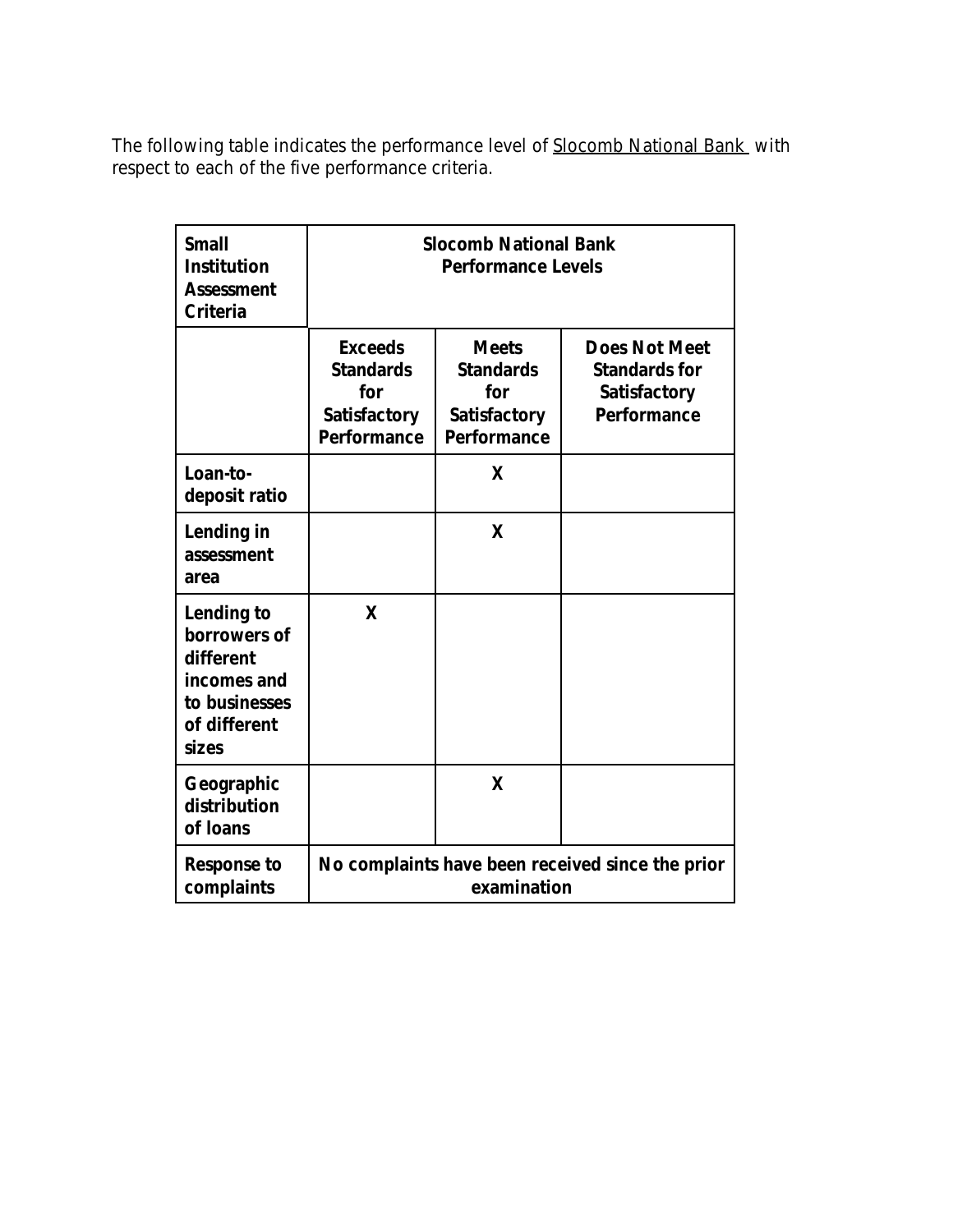#### **DESCRIPTION OF INSTITUTION**

Slocomb National Bank (SNB) is an independent financial institution with one office serving the eastern part of Geneva County, AL. The county seat is located in Geneva, AL. Hartford, AL is approximately seven miles away and also has a national bank. However, SNB is the only bank in Slocomb. The operation of the bank is categorized as conservative. The bank is primarily a consumer, residential and small business/farm lender.

At 6/30/98, the bank reported total assets of \$39,541,000 and a capital base of \$6,282,000. The bank operates with the main office location. Slocomb offers a variety of lending products and services. The table below provides a breakdown of the various lending categories and composition of the loan portfolio.

| SLOCOMB NB LOANS OUTSTANDING AS OF JUNE 30, 1998           |            |                |  |  |  |  |  |
|------------------------------------------------------------|------------|----------------|--|--|--|--|--|
| Loan Type                                                  | (In 000's) | % of Portfolio |  |  |  |  |  |
| <b>Construction and Land Development</b>                   | 287        | 1.8%           |  |  |  |  |  |
| 1-4 Family Residential                                     | 6,798      | 42.5%          |  |  |  |  |  |
| Commercial and Industrial                                  | 801        | 5.0%           |  |  |  |  |  |
| <b>Consumer Loans to Individuals</b>                       | 2,845      | 17.8%          |  |  |  |  |  |
| Farm and Agriculture Related Loans                         | 2,160      | 13.5%          |  |  |  |  |  |
| <b>Commercial Real Estate</b>                              | 2,587      | 16.2%          |  |  |  |  |  |
| Obligations of State and Political Subdivisions in the USA | 439        | 2.8%           |  |  |  |  |  |
| Other Loans                                                | 67         | 0.4%           |  |  |  |  |  |
| Gross Loans                                                | 15,984     | 100%           |  |  |  |  |  |

| <b>SLOCOMB NB LOAN ORIGINATIONS FROM JANUARY 1998 THRU JULY 15, 1998</b> |               |                |  |  |  |  |
|--------------------------------------------------------------------------|---------------|----------------|--|--|--|--|
| <b>Loan Type</b>                                                         | <b>Number</b> | Amount (000's) |  |  |  |  |
| Residential                                                              | 44            | 2,648          |  |  |  |  |
| Home Improvement                                                         | 23            | 307            |  |  |  |  |
| Small Business <sup>*</sup>                                              | 30            | 2,075          |  |  |  |  |
| Small Farm                                                               | 40            | 1,710          |  |  |  |  |
| Other Commercial and Farm Loans                                          | 6             | 207            |  |  |  |  |
| Consumer                                                                 | 275           | 1,593          |  |  |  |  |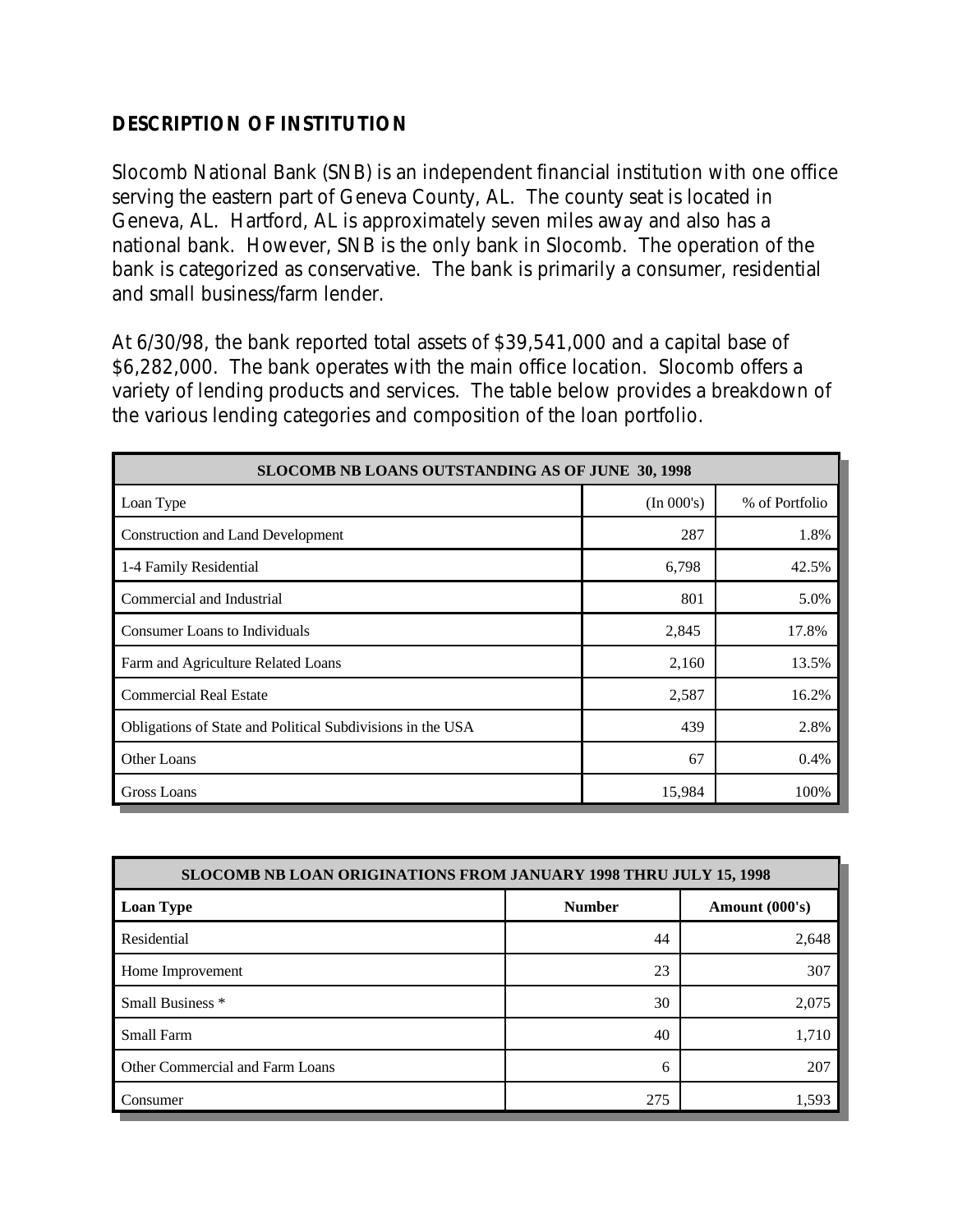#### **DESCRIPTION OF ASSESSMENT AREA**

The Slocomb/Geneva County assessment area is located 17 miles from Dothan, Alabama. Slocomb NB's assessment area includes Geneva County census tracts 505 and 506, which is Slocomb, Malvern, and surrounding areas; and Houston County census tract 401, which includes Wicksburg and the surrounding area. The total population for the assessment area is 9,161 residents. The three census tracts are all middle income tracts. However, there are pockets within the assessment area that have low income residents. Below is a breakdown of the various income categories.

| <b>NUMBER AND PERCENTAGE OF FAMILIES BY INCOME CATEGORIES</b> |     |   |                 |   |               |   |       |       |
|---------------------------------------------------------------|-----|---|-----------------|---|---------------|---|-------|-------|
| Low Income                                                    |     |   | <b>Moderate</b> |   | <b>Middle</b> |   | Upper |       |
|                                                               | 488 | # | 491             | # | 568           | # | 1,085 | 2,631 |
| %                                                             | 18% | % | 19%             | % | 22%           | % | 41%   | 100%  |

The major employer for the area was Russell Manufacturing, which employed approximately 300 people. However, during this examination, the company announced the closing of the Slocomb facility. This will negatively impact the local economy. Many (estimated at 90%) of the local residents commute to Dothan and other areas to work where there are more employment opportunities. The local economy is dependent upon agriculture and farming. Local business is seasonal. The unemployment rate for Geneva County was 3.2% in May 1998, according to Dothan Area Chamber of Commerce,

The bank's local market has been economically stagnant. However, the bank has experienced some growth in recent years. This growth is centered in the Dothan market. Competition is moderate, with primary competition provided by two banks in Hartford (seven miles to the west). Dothan, Alabama provides some competition with several holding company banks and independent state banks.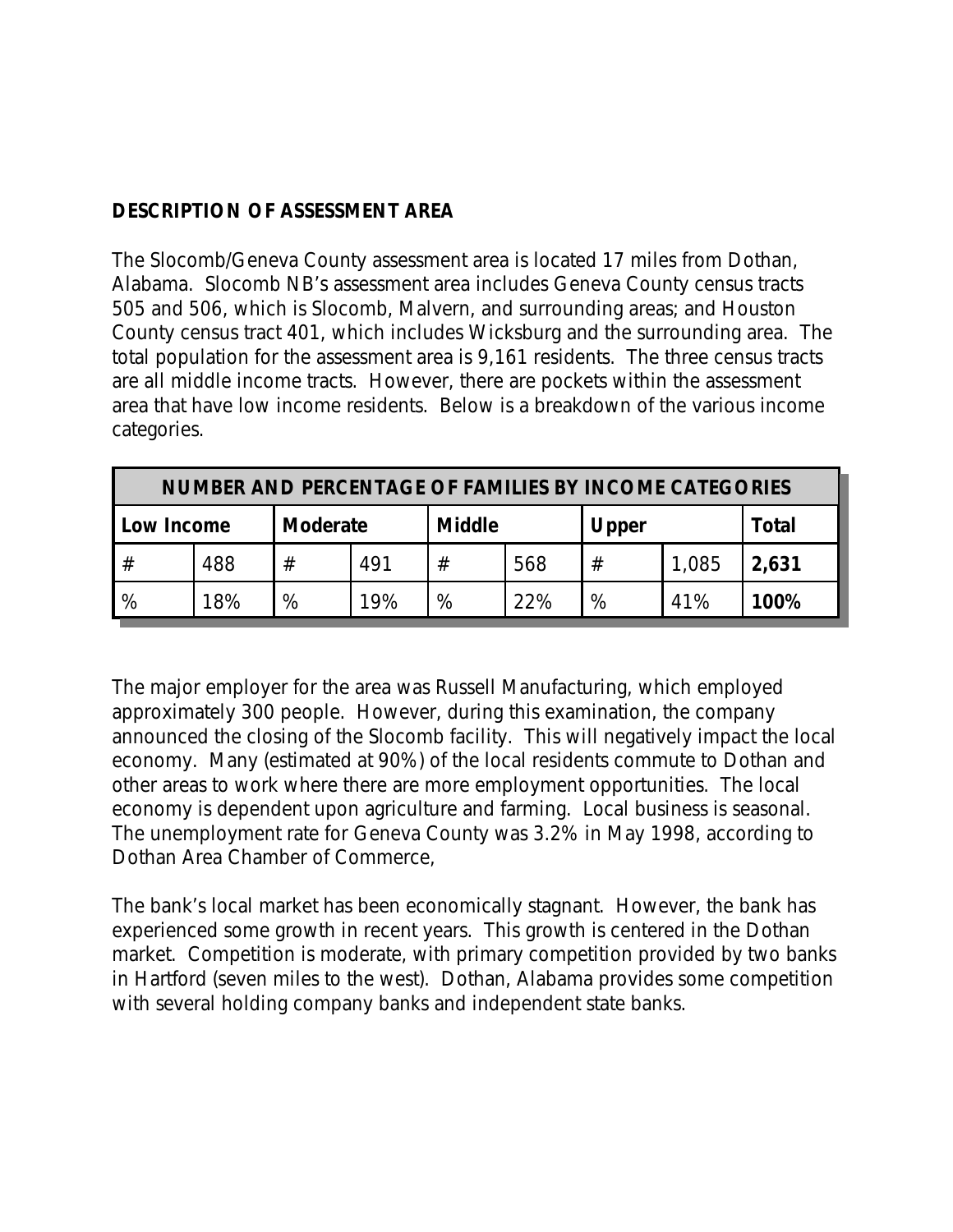#### **CONCLUSIONS WITH RESPECT TO PERFORMANCE CRITERIA**:

## **Loan-to-Deposit Analysis**

o The loan to deposit ratio is reasonable.

The bank's quarterly average loan to deposit ratio since the last CRA examination (dated July 11, 1995) is 38.53%. The ratio has steadily grown and is currently 52.17% at June 30, 1998. This compares favorably to the ratios of other area banks. SNB operates in a market with little growth and low loan demand. The bank's economy is seasonal, tied to the agricultural and farming needs.

### **Lending in the Assessment Area**

o The bank makes a significant majority of its loans within the assessment area.

From January 1998 through July 1998, the bank made approximately 77% of the (number) volume of loans to residents within the assessment area. The bank also extended 77% of the number of loans to residents within the assessment area in 1997. This shows that the bank consistently makes most of its loans to members of it, local community. A breakdown of the consumer versus commercial reveals the following:

| Loans Made Within and Outside SNB Assessment Area in 1998 |     |      |                |    |      |       |  |  |
|-----------------------------------------------------------|-----|------|----------------|----|------|-------|--|--|
| Consumer                                                  | #   | %    | Commercial     | #  | %    | Total |  |  |
| <b>Inside</b>                                             | 258 | 75%  | <b>Inside</b>  | 62 | 82%  | 320   |  |  |
| Outside                                                   | 84  | 25%  | <b>Outside</b> | 14 | 18%  | 98    |  |  |
| <b>Total</b>                                              | 342 | 100% | Total          | 76 | 100% | 418   |  |  |

Consumer loans in this chart also includes real estate related loans.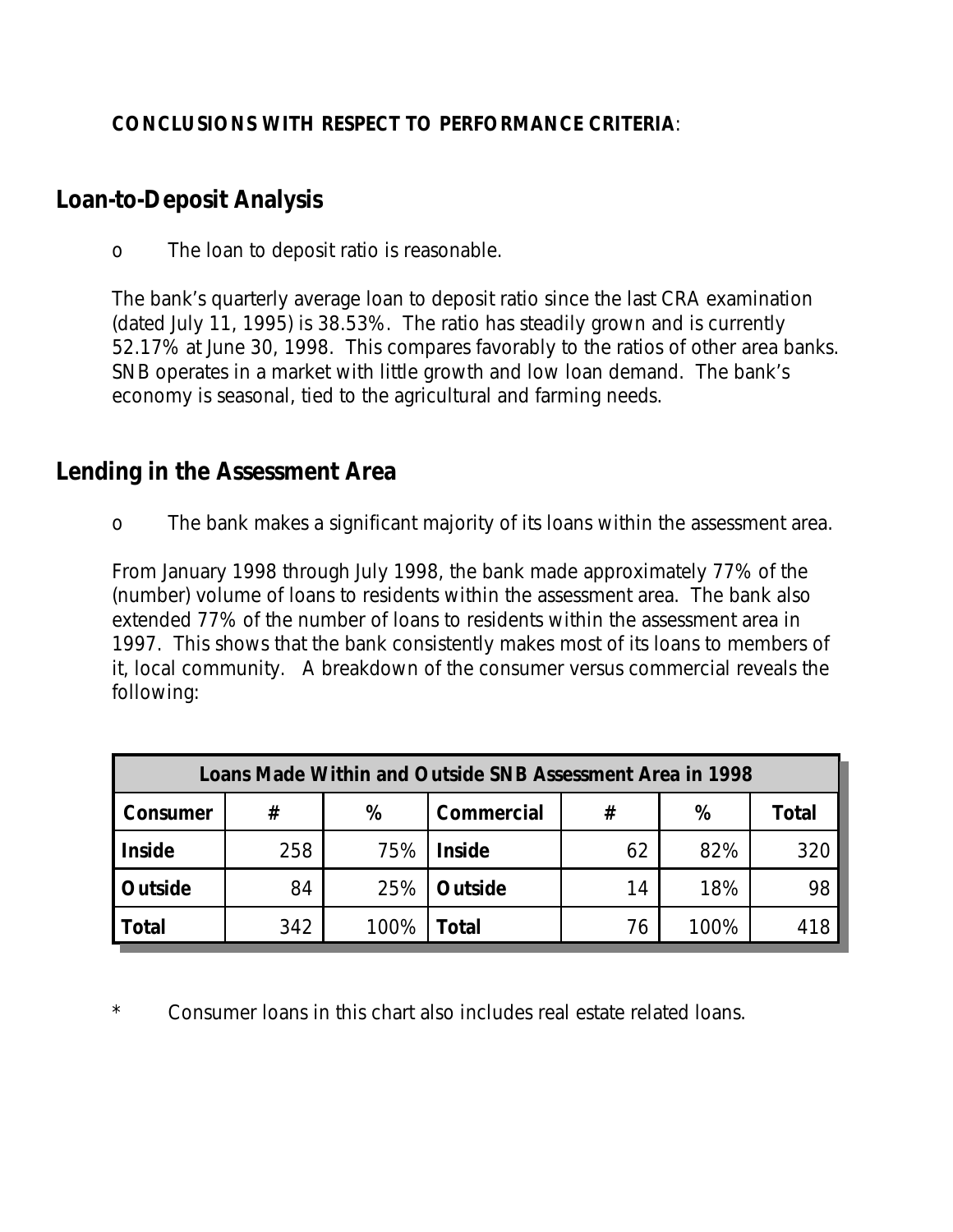# **Lending to Borrowers of Different Income and to Businesses of Different Sizes**

o SNB makes a substantial portion of its loans to borrowers of different income categories, including low and moderate income borrowers. Additionally, nearly all of the bank's commercial loans are to businesses and farmers with revenues less than one million dollars.

The bank's lending to borrowers of different income categories is strong. The chart below details the bank consumer lending activity for 1998. Low income residents comprise approximately 18% of the families within the bank's assessment area. However, loans to these residents account for 36% of the number of consumer loans made. Additionally, the percentage of moderate income families total 19% of the families within the assessment area, while the bank makes a familiar percentage of its loans to this segment of the community. This reflects the bank's willingness to lend to the lower income segment of the assessment area.

| <b>DISTRIBUTION BY FAMILY INCOME IN ASSESSMENT AREA 1998</b> |                      |                      |                              |      |       |  |  |
|--------------------------------------------------------------|----------------------|----------------------|------------------------------|------|-------|--|--|
| Income<br>Category                                           | #<br><b>Families</b> | %<br><b>Families</b> | Consumer<br>#<br>\$000s<br>℅ |      |       |  |  |
| Low                                                          | 488                  | 18%                  | 93                           | 36%  | 124   |  |  |
| Moderate                                                     | 491                  | 19%                  | 50                           | 19%  | 178   |  |  |
| Middle                                                       | 568                  | 22%                  | 48                           | 19%  | 394   |  |  |
| Upper                                                        | 1,085                | 41%                  | 67                           | 26%  | 981   |  |  |
| Total                                                        | 2,631                | 100%                 | 258                          | 100% | 1,681 |  |  |

The consumer loans also include real estate related lending as well. Internally prepared reports by management showed that 39 residential real estate loans were made from January 1998 to July 1998 within the bank's assessment area. Seven were to low and moderate income families. This represents approximately 18% of total real estate related lending activity for the bank year to date.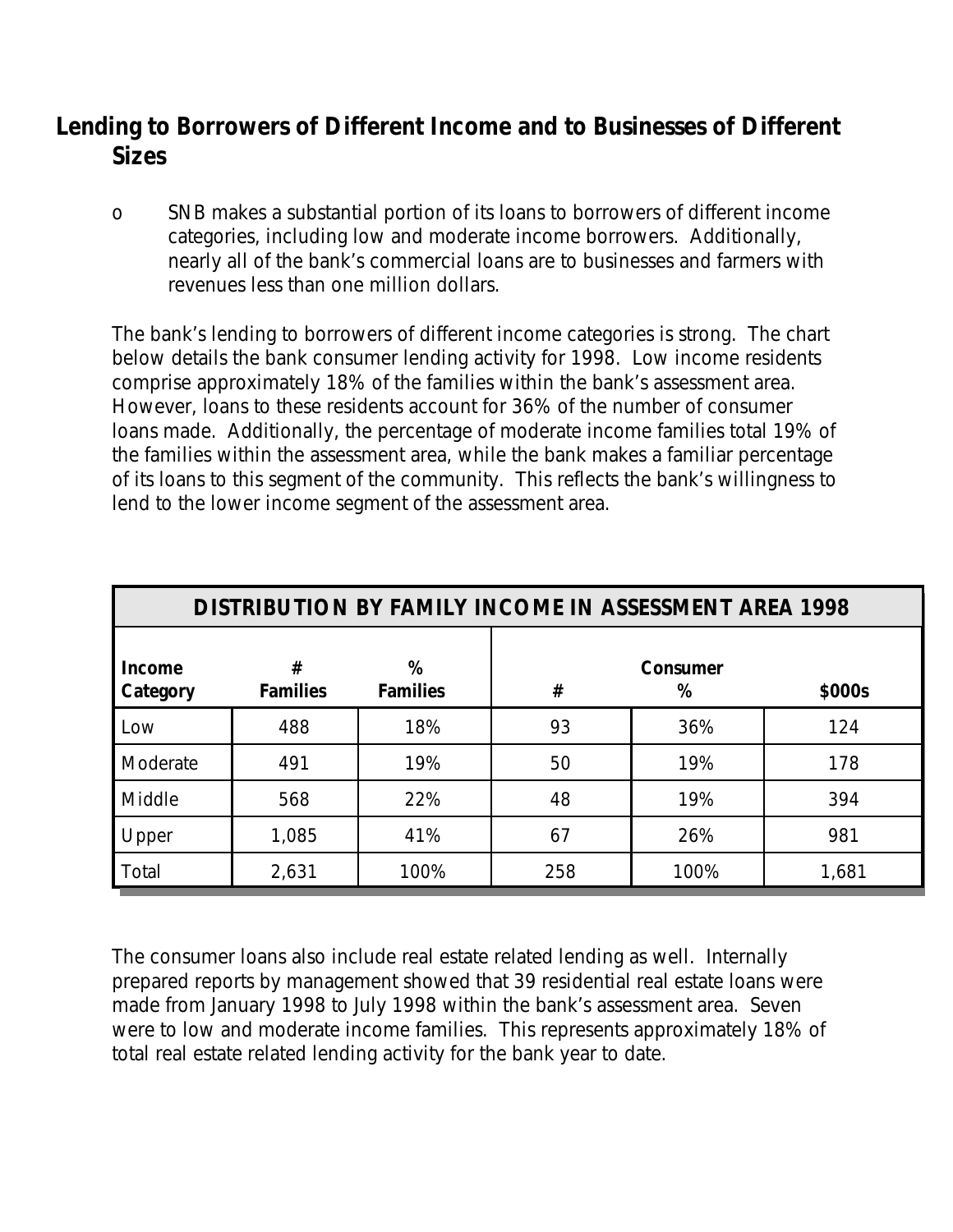The commercial lending activity among businesses of different sizes is good as well. Through July 1998, the bank made a total of 76 commercial/farm type loans. Of this number, 62 or approximately 82% were to businesses located within the bank's assessment area. As stated in the description of the financial institution section of this evaluation, the bank operates in a rural, agricultural community. The analysis of the lending activity below is further indication of the bank meeting the small business and farming needs of residents within the assessment area.

| ASSESSMENT AREA SMALL BUSINESS LOANS IN 1998 |    |      |         |  |  |  |  |
|----------------------------------------------|----|------|---------|--|--|--|--|
| Category                                     | #  | %    | \$000s  |  |  |  |  |
| Revenues Less than \$1MM                     | 19 | 31   | \$270   |  |  |  |  |
| Revenues Greater than \$1MM                  |    |      |         |  |  |  |  |
| Small Farm Revenues Less than \$1MM          | 37 | 60   | \$1,160 |  |  |  |  |
| Small Farm Revenues More than \$1MM          | っ  | २    | \$197   |  |  |  |  |
| <b>Community Loans</b>                       |    |      | \$152   |  |  |  |  |
| Total                                        | 62 | %100 | \$1,780 |  |  |  |  |

# **Geographic Distribution of Loans**

o The distribution of loans among census tracts in the assessment area is reasonable.

The bank's assessment area includes only three middle income census tracts. Since all census tracts have the same income characteristic and the bank has reasonable penetration in each of the census tracts, a meaningful analysis among the census tracts would not be beneficial. Refer to the above analysis of income distribution which provides a more meaningful analysis of SNB's lending activity.

The bank performs a detailed assessment annually of the distribution of loans based on income levels and businesses of different sizes. As a result of the 1998 analysis, management expanded the assessment area to portions of Houston County containing the Wicksburg area.